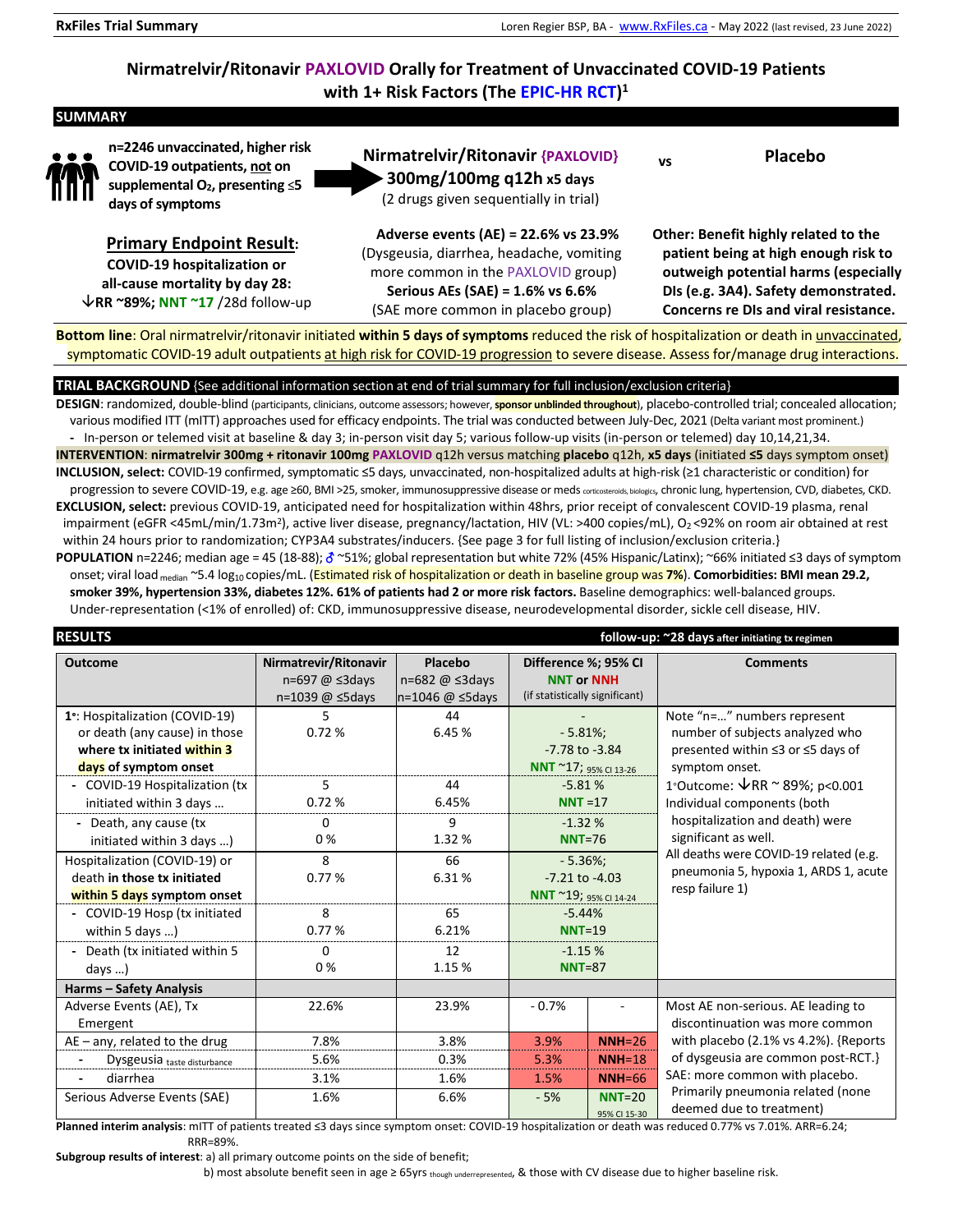# **STRENGTHS, LIMITATIONS, & UNCERTAINTIES**

### **STRENGTHS:**

- Strong primary outcome that matters; efficacy shown for both components, a) hospitalization and b) all-cause death
- A major concern around COVID-19 is death, and this trial showed a reassuring benefit on all-cause mortality for high-risk patients. It is somewhat unusual to show such an impact on mortality without a large sample size.
- Good size trial, well-designed, adequate follow-up, solid safety analysis
- Day 3 and day 5 data provide insight on impact of treatment timing "window of opportunity"
- Indigenous individuals were included and this subgroup appear to have had similar benefit
- Global participation; broad applicability

#### **LIMITATIONS:**

- Trial data represent a window of time where the Delta variant was most prevalent. Are trial findings relevant to current and evolving COVID-19 waves? (Note: there is some study evidence that nirmatrelvir/ritonavir retains activity against Omicron variant in vitro (it targets an essential protein in all coronaviruses).
- Trial includes and pools patients with various degrees of risk; additional study/analysis helpful to identify who benefits most
- Antivirals are susceptible to resistance and this trial window may not offer a true picture of potential resistance over time, with overuse, or with variant strains (changing rates of severe illness may reduce absolute improvements and possible virus mutations may change with time and impact efficacy)
- Some populations under-represented (e.g. African-Ancestry who are at higher risk; older patients who would be at higher COVID-19 risk, risk of AEs, and DIs)
- Sponsor had unblinded access to the data during the study
	- The sponsor was blinded except for a small, separate, unblinded team interacting with an external data monitoring committee evaluating safety throughout the study. Select sponsor personnel were unblinded following premature study termination due to overwhelming efficacy (see Statistical Analyses section), with the remainder blinded until all patients completed, or discontinued prior to, the Day 34 visit, at which point the study was to continue in an unblinded fashion.

#### **UNCERTAINTIES**

- Would there be potential for benefit if initiated >5 days post symptom onset?
- Does Paxlovid speed the time of recovery or reduce the odds of long COVID (or other COVID complications)?
- Would there be relative benefit over harm or in lower risk (e.g. vaccinated, previously infected) patients? (e.g. Should it be given a role in lower-risk patients?)<sup>2</sup>
- How does this treatment option compare to other treatment/antiviral options?
- What is the benefit/safety in those with renal impairment (eGFR <45mL/min) who were excluded from the trial? Would a lower dose be safe/effective in such patients?
- Trial studied non-vaccinated. Would it be effective in those who are partially vaccinated, or fully vaccinated but with multiple COVID-19 risk factors?
- In the real world, will safety be compromised given the strong potential for drug-interactions that aren't well managed (especially with CYP3A4 related DIs)?
- How to best assess risk/benefit potential and/or navigate drug interactions for commonly interacting drugs? (e.g. in patients on apixaban where switching to an alternative anticoagulant (dabigatran) might be recommended, but also opens the door for mistakes, and drug related problems)
- FDA data shows relapses can happen; how does the frequency compare to no treatment?<sup>3</sup> Is relapse due to preventing the immune system's full response?

#### **OBSERVATIONAL STUDY OF INTEREST**<sup>5</sup>

 Observational data from Israel found PAXLOVID to be effective in reducing severe COVID-19 and mortality in real-world, high-risk patients in the era of omicron. Value was especially seen in older patients. Of note, the study included patients who were vaccinated and excluded patients who had medications that were contraindicated for use with PAXLOVID. The study also noted that vaccine remains the most effective treatment intervention.<sup>5</sup>

### **SHARED DECISION MAKING**

 Patients who stand the most to benefit from nirmatrelvir/ritonavir (older, cardiovascular history) will also be more likely to have complicating risk factors (e.g. renal impairment) and multiple medications on their profile (e.g. significant drug interactions). Thus, patients who are reasonable candidates to offer nirmatrelvir/ritonavir may warrant a shared decision making assessment/discussion to identify their values, individual COVID-19 risk, potential for benefit, potential for drug interactions and/or related harms/inconvenience. The value of COVID-19 vaccination in preventing hospitalization and mortality should also be considered. Navigating concomitant drug therapy and potential interactions well will be key to optimizing drug therapy, as will striving for good communication between team members for patient follow-up.

### **RXFILES & RELATED LINKS:**

- **Drug Interaction Checker Resources:**
- 1) Liverpool COVID-19 Drug Interactions Checker[: https://www.covid19-druginteractions.org/checker](https://www.covid19-druginteractions.org/checker) 2) BC COVID Practice Tool 3: [HTTP://WWW.BCCDC.CA/HEALTH-PROFESSIONALS-SITE/DOCUMENTS/COVID-](http://www.bccdc.ca/Health-Professionals-Site/Documents/COVID-treatment/PracticeTool3_DrugInteractionsContraindications.pdf)[TREATMENT/PRACTICETOOL3\\_DRUGINTERACTIONSCONTRAINDICATIONS.PDF](http://www.bccdc.ca/Health-Professionals-Site/Documents/COVID-treatment/PracticeTool3_DrugInteractionsContraindications.pdf)
- 3) *LEXICOMP*® DRUG *INTERACTION* DATABASE. LEXI-INTERACT Available by subscription through Lexi.com, and Up-to-Date. (provides suggestions for management) **SK: medSask** Resources for nirmatrelvir/ritonavir (**PAXLOVID**) available at: **A[\) Health Professional Tools,](https://medsask.usask.ca/professional-practice/paxlovid-hcp/prescribing-paxlovid-for-covid-19.php)** and **B[\) Patient Info](https://medsask.usask.ca/covid-19-info/paxlovid.php)**
- What pharmacists need to know (U of Waterloo) https://uwaterloo.ca/pharmacy/sites/ca.pharmacy/files/uploads/files/paxlovid what pharmacists and prescribers need to know with appendix february 23 2022.pdf
- **ACKNOWLEDGEMENTS:** Written by Loren D Regier. Thanks to our reviewers: M Facci, A Crawley, D Bunka, A Nenninger, D Lamb, J Bareham, M LeBras, J. Visentin, M MacFadden
- **DISCLAIMER**: The content of this newsletter represents the research, experience and opinions of the authors and not those of the University of Saskatchewan. Neither the authors nor the University of Saskatchewan nor any other party who has been involved in the preparation or publication of this work warrants or represents that the information contained herein is accurate or complete, and they are not responsible for any errors or omissions or for the result obtained from the use of such information. Any use of the newsletter will imply acknowledgment of this disclaimer and release any responsibility of the University of Saskatchewan, its employees, servants or agents. Readers are encouraged to confirm the information contained herein with other sources. Additional information and references online at www.RxFiles.ca Copyright 2022 - RxFiles, University of Saskatchewa[n www.RxFiles.ca](http://www.rxfiles.ca/)

**Abbreviations, select**: DI=drug interaction CI=confidence interval NNH=number needed to harm NNT=number needed to treat RCT=randomized controlled trial RR=relative risk, SAE=serious adverse events

#### **Ongoing EPIC RCTs**: 1) EPIC-SR (standard risk adults) & 2) EPIC-PREP (Pre-exposure prophylaxis of SARS-CoV-2)

### **References**:

- 1 Hammond J, Leister-Tebbe H, Gardner A, et al. Oral Nirmatrelvir for High-Risk, Nonhospitalized Adults with COVID-19. *N Engl J Med*. 2022;386(15):1397-1408. doi:10.1056/NEJMoa2118542. Supplementary Appendix available online.
- <sup>2</sup> NEJM Journal Watch[. https://blogs.jwatch.org/hiv-id-observations/index.php/should-we-prescribe-nirmatrelvir-r-paxlovid-to-low-risk-covid-19-patients/2022/04/12/](https://blogs.jwatch.org/hiv-id-observations/index.php/should-we-prescribe-nirmatrelvir-r-paxlovid-to-low-risk-covid-19-patients/2022/04/12/)
- <sup>3</sup> NEJM Journal Watch[. https://blogs.jwatch.org/hiv-id-observations/index.php/yes-relapses-after-paxlovid-happen-now-what/2022/04/25/](https://blogs.jwatch.org/hiv-id-observations/index.php/yes-relapses-after-paxlovid-happen-now-what/2022/04/25/)
- 4 Vangeel L, Chiu W, De Jonghe S, Maes P, Slechten B, Raymenants J, André E, Leyssen P, Neyts J, Jochmans D. Remdesivir, Molnupiravir and Nirmatrelvir remain active against SARS-CoV-2 Omicron and other variants of concern. Antiviral Res. 2022 Feb;198:105252.
- <sup>5</sup>Najjar-Debbiny R, Gronich N, Weber G, et al. Effectiveness of Paxlovid in Reducing Severe COVID-19 and Mortality in High Risk Patients [published online ahead of print, 2022 Jun 2]. Clin Infect Dis. 2022;ciac443. doi:10.1093/cid/ciac443[. https://academic.oup.com/cid/advance-article/doi/10.1093/cid/ciac443/6599020?login=true](https://academic.oup.com/cid/advance-article/doi/10.1093/cid/ciac443/6599020?login=true) (Exclusion criteria - contraindicated drugs: ALFUZOSIN, AMIODARONE, APALUTAMIDE, CARBAMAZEPINE, CLOZAPINE, COLCHICINE, DIHYDROERGOTAMINE, DRONEDARONE, ERGOTAMINE, FELCAINIDE, LOVASTATIN, MEPIRIDINE, MIDAZOLAM, PHENOBARBITAL, PHENYTOIN, PIMOZIDE, PIROXICAM, PROPAFENONE, PROPOXYPHENE, QUINIDINE, RIFAMPIN, SILDENAFIL (FOR PAH),SIMVASTATIN,DISOPYRAMIDE, PRIMIDONE ,IVACAFTOR ,EPLERENONE, BOSENTAN, IVABRADINE)